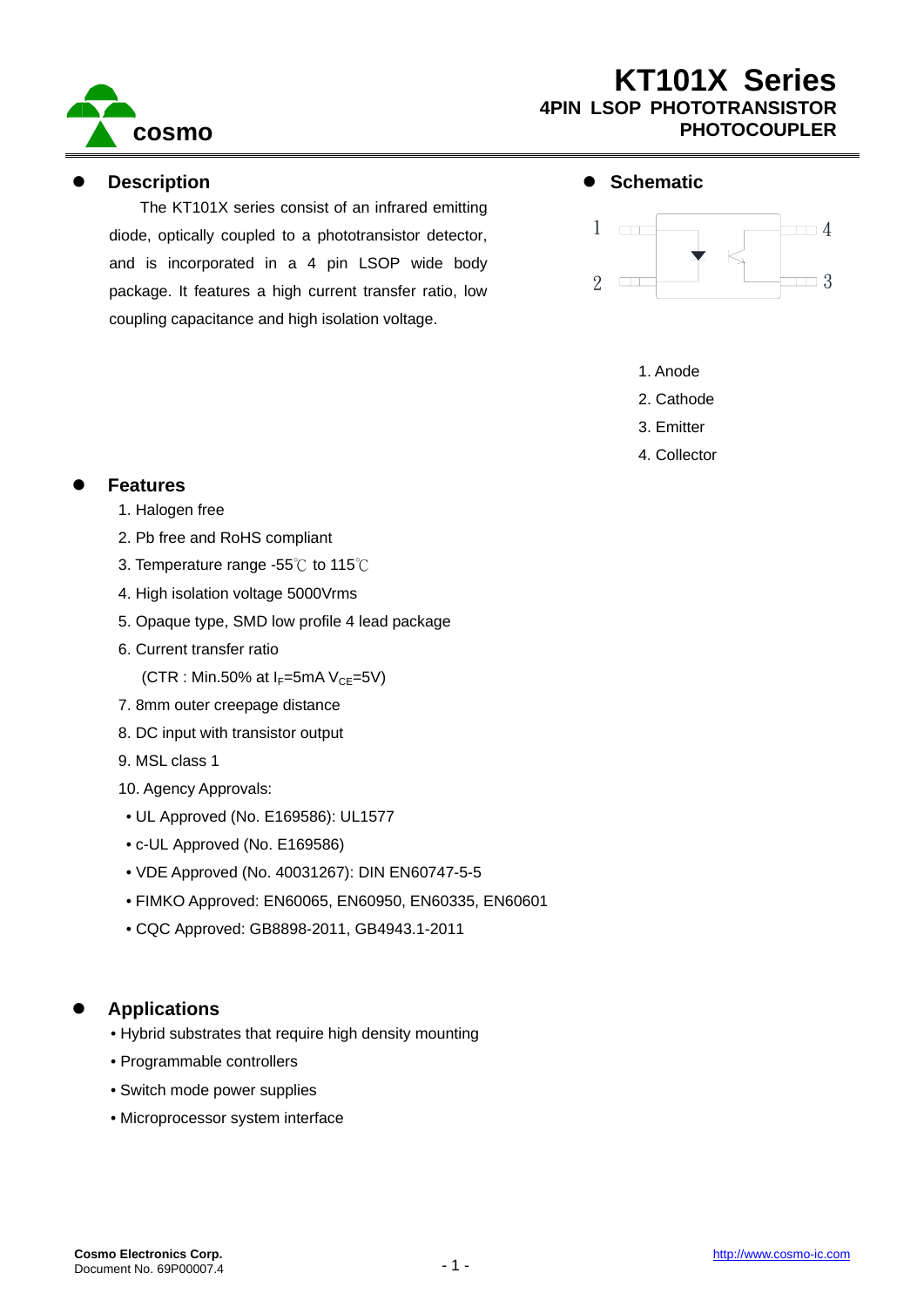

#### **Outside Dimension Outside Dimension**







TOLERANCE : ±0.2mm

**Device Marking** 



**Notes:** 

cosmo

101□ □:CTR rank

**COSMO** COSMO TOTAL TELEVISION TO THE COSMO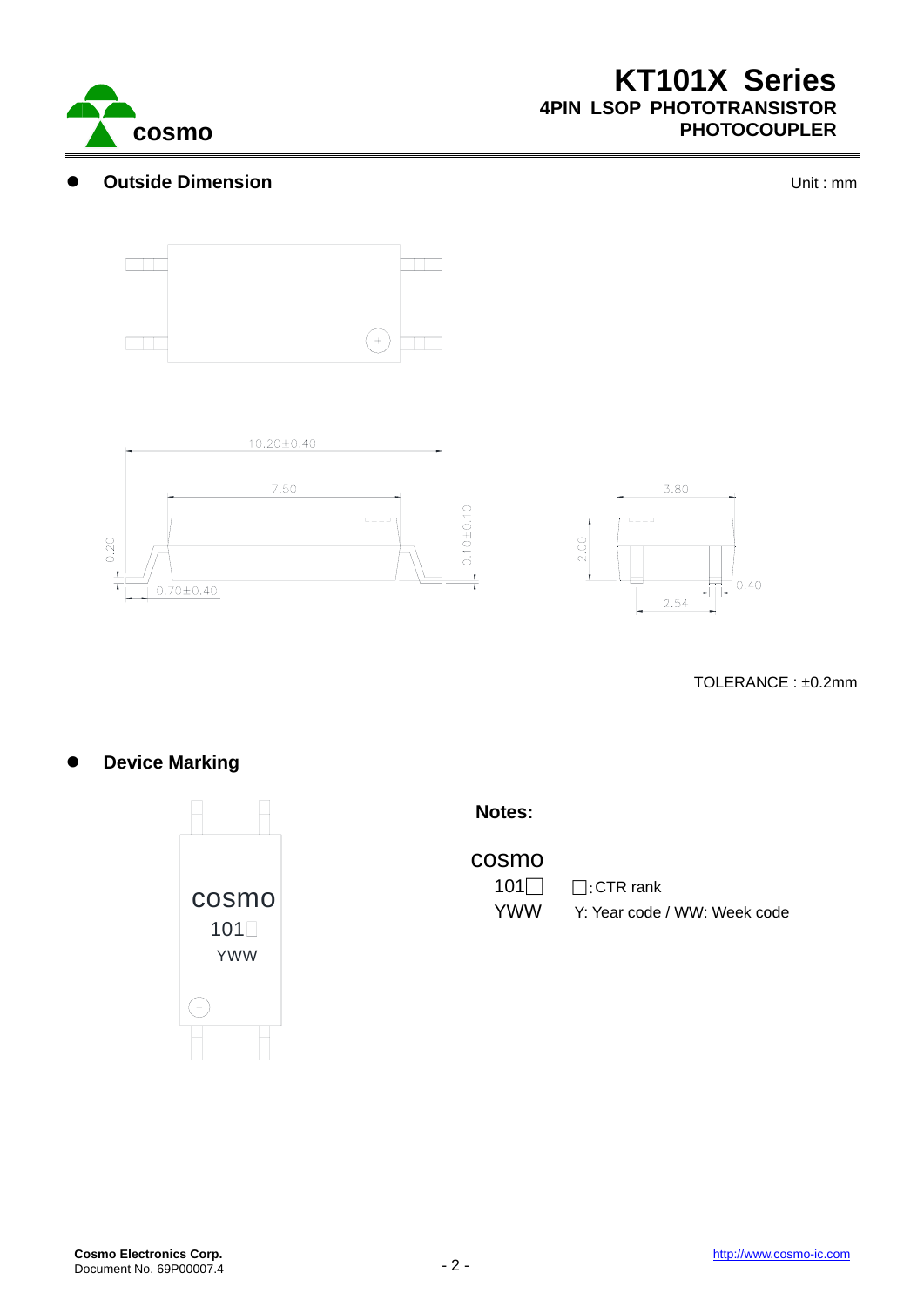

<sup>z</sup> **Absolute Maximum Ratings** (Ta=25℃)

|                       | <b>Parameter</b>                 | Symbol           | Rating          | $(1 - 1)$<br>Unit    |
|-----------------------|----------------------------------|------------------|-----------------|----------------------|
| Input                 | Forward current                  | $I_F$            | 50              | mA                   |
|                       | Peak forward current             | $I_{FP}$         | 1               | A                    |
|                       | Reverse voltage                  | $V_R$            | 6               | V                    |
|                       | Power dissipation                | $P_D$            | 100             | mW                   |
| Output                | Collector-Emitter voltage        | V <sub>CEO</sub> | 80              | $\vee$               |
|                       | Emitter-Collector voltage        | V <sub>ECO</sub> | $\overline{7}$  | V                    |
|                       | Collector current                | $I_{\rm C}$      | 50              | mA                   |
|                       | Collector power dissipation      | $P_{C}$          | 150             | mW                   |
|                       | Total power dissipation          | Ptot             | 250             | mW                   |
|                       | Isolation voltage 1 minute       | Viso             | 5000            | <b>Vrms</b>          |
| Operating temperature |                                  | Topr             | $-55$ to $+115$ | $\mathrm{C}^{\circ}$ |
| Storage temperature   |                                  | <b>Tstg</b>      | $-55$ to $+125$ | $^{\circ}$ C         |
|                       | Soldering temperature 10 seconds | Tsol             | 260             | $\mathrm{C}^{\circ}$ |

## z **Electro-optical Characteristics** (Ta=25℃)

|                                         | <b>Parameter</b>                        | <b>Symbol</b>  | <b>Conditions</b>                                                                                                  | Min.                     | Typ.      | Max.                     | <b>Unit</b> |
|-----------------------------------------|-----------------------------------------|----------------|--------------------------------------------------------------------------------------------------------------------|--------------------------|-----------|--------------------------|-------------|
| Input                                   | Forward voltage                         | <b>VF</b>      | $I_F=20mA$                                                                                                         | $\overline{\phantom{m}}$ | 1.2       | 1.4                      | V           |
|                                         | Reverse current                         | lR.            | $V_R = 4V$                                                                                                         |                          |           | 10 <sup>1</sup>          | uA          |
|                                         | Terminal capacitance                    | C <sub>t</sub> | $V=0$ , $f=1KHz$                                                                                                   |                          | 30        | 250                      | pF          |
| Output                                  | Collector dark current                  | <b>ICEO</b>    | VCE=20V, IF=0                                                                                                      | $\overline{\phantom{0}}$ |           | 0.1                      | uA          |
|                                         | Collector-Emitter breakdown<br>voltage  | <b>BVCEO</b>   | $lc=0.1mA$ , $IF=0$                                                                                                | 80                       |           | $\overline{\phantom{0}}$ | V           |
|                                         | Emitter-Collector breakdown<br>voltage  | <b>BVECO</b>   | $IE=100uA, IF=0$                                                                                                   | $\overline{7}$           |           | ۰                        | V           |
| <b>Transfer</b><br>charac-<br>teristics | Current transfer ratio                  | <b>CTR</b>     | IF=5mA, VCE=5V                                                                                                     | 50                       |           | 600                      | %           |
|                                         |                                         |                | IF=1mA, VCE=5V                                                                                                     | 15                       |           | -                        | %           |
|                                         | Collector-emitter saturation<br>voltage | $V_{CE(sat)}$  | IF=10mA, Ic=1mA                                                                                                    | $\qquad \qquad -$        | 0.1       | 0.3                      | $\vee$      |
|                                         | <b>Isolation resistance</b>             | Riso           | DC500V, 40 to 60%RH                                                                                                | $5x10^{10}$              | $10^{11}$ | $\overline{\phantom{0}}$ | Ω           |
|                                         | Floating capacitance                    | $C_f$          | $V=0, f=1MHz$                                                                                                      | -                        | 0.6       | 1.0                      | pF          |
|                                         | Response time (Rise)                    | tr             |                                                                                                                    |                          | 5         | $\overline{\phantom{0}}$ | us          |
|                                         | Response time (Fall)                    | tf             | $\mathsf{Vcc}\texttt{=}2\mathsf{V}, \mathsf{lc}\texttt{=}2\mathsf{mA}, \mathsf{R}_\mathsf{L}\texttt{=}100\,\Omega$ |                          | 4         |                          | us          |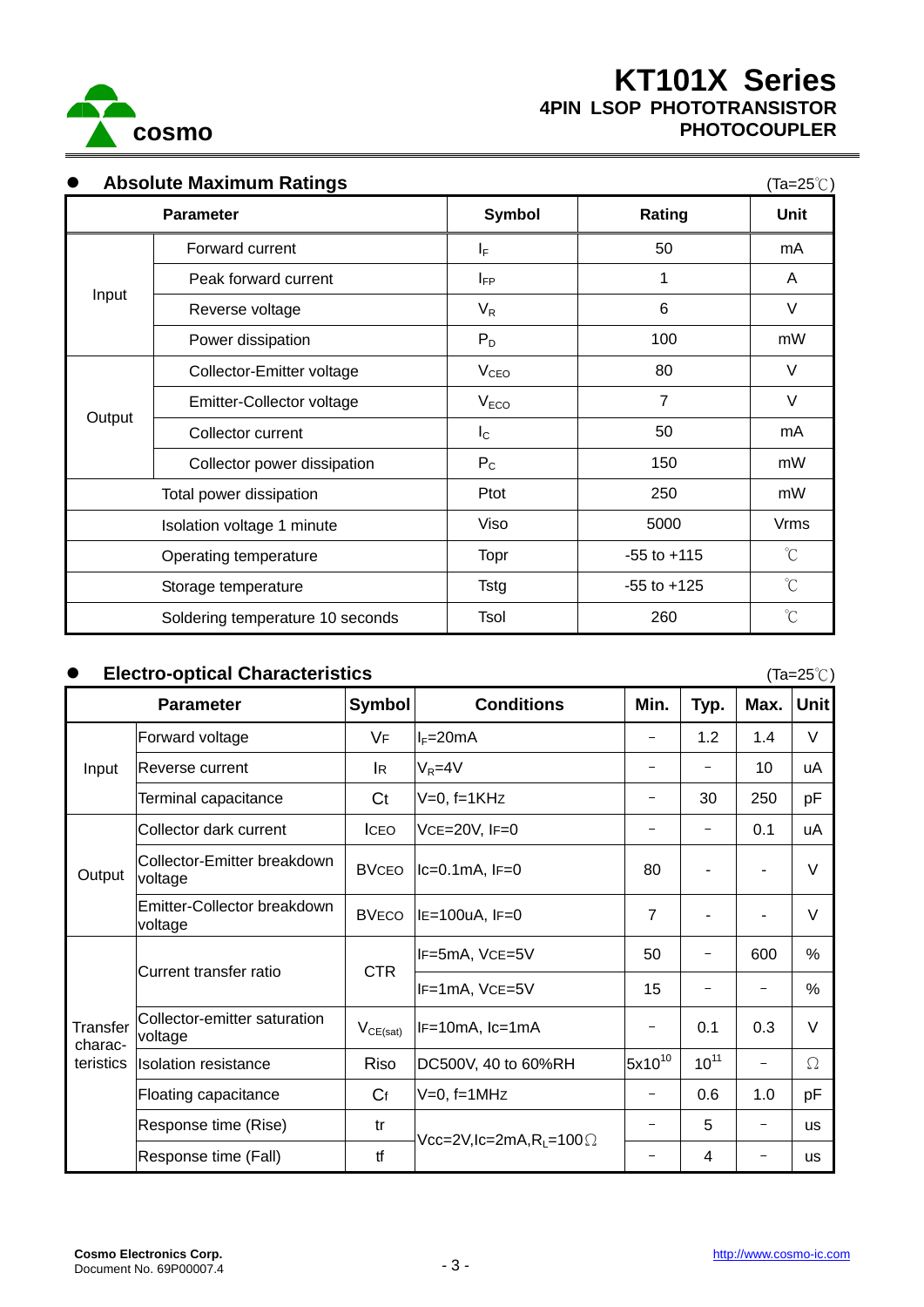

| ondoon loquion tabio ol odhi ohit |            |                  |  |  |
|-----------------------------------|------------|------------------|--|--|
| transfer ratio is shown below.    |            |                  |  |  |
| <b>CTR Rank</b>                   | CTR $( %)$ | Ratio            |  |  |
| KT1015                            | 50 TO 150  | Current Transfer |  |  |
| KT1016                            | 100 TO 300 |                  |  |  |
| KT1017                            | 80 TO 160  |                  |  |  |
| KT1018                            | 130 TO 260 |                  |  |  |
| KT1019                            | 200 TO 400 |                  |  |  |
| KT1010                            | 50 TO 600  |                  |  |  |
|                                   |            |                  |  |  |

# **Classification table of current**



#### **Fig.2 Collector Power Dissipation vs. Ambient Temperature**



## **Fig.4 Forward Current vs. Ambient Temperature**



**Fig.3 Collector Dark Current vs. Ambient Temperature** 

**Fig.1 Current Transfer Ratio vs. Forward Current** 



#### **Fig.5 Forward Current vs. Forward Voltage**

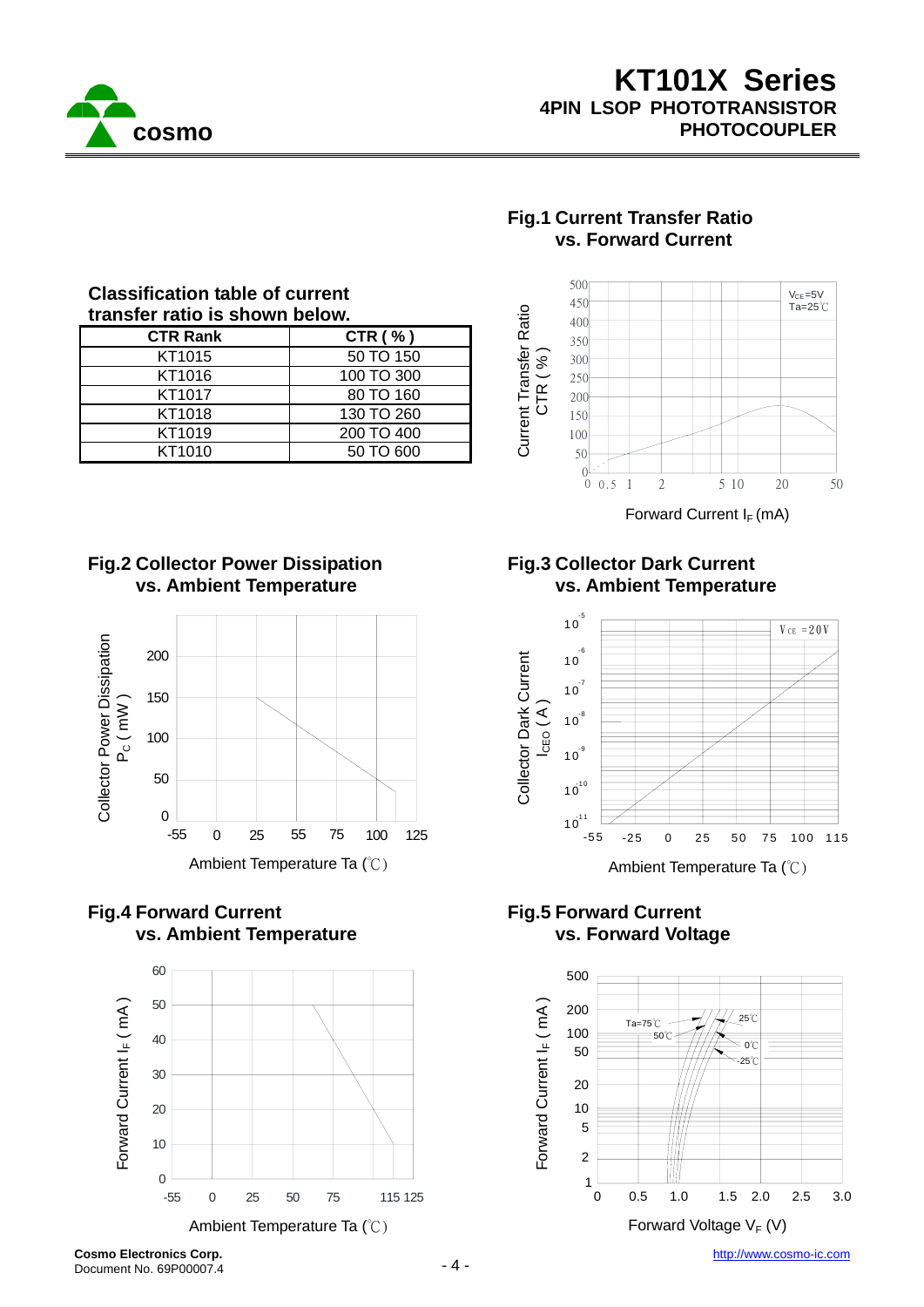





#### **Fig.8 Collector-Emitter Saturation Voltage vs. Ambient Temperature**



Ambient Temperature Ta  $(\degree C)$  Forward Current I<sub>F</sub> (mA)

### **Fig.10 Response Time (Rise) vs. Load Resistance**



### **Fig.7 Relative Current Transfer Ratio vs. Ambient Temperature**



## **Fig.9 Collector-Emitter Saturation Voltage vs. Forward Current**



### **Fig.11 Response Time (Fall) vs. Load Resistance**

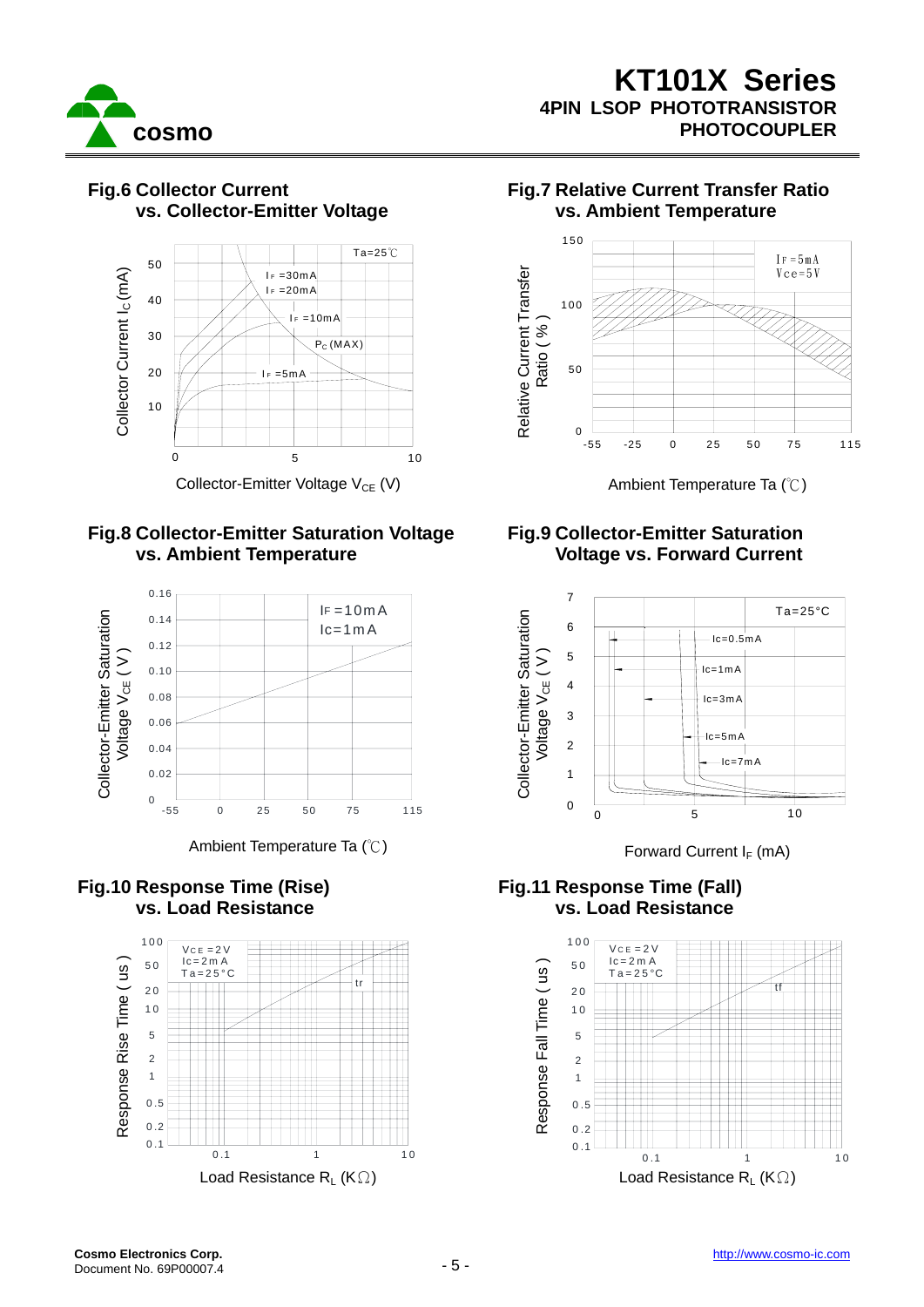

## **Test Circuit for Response Time**

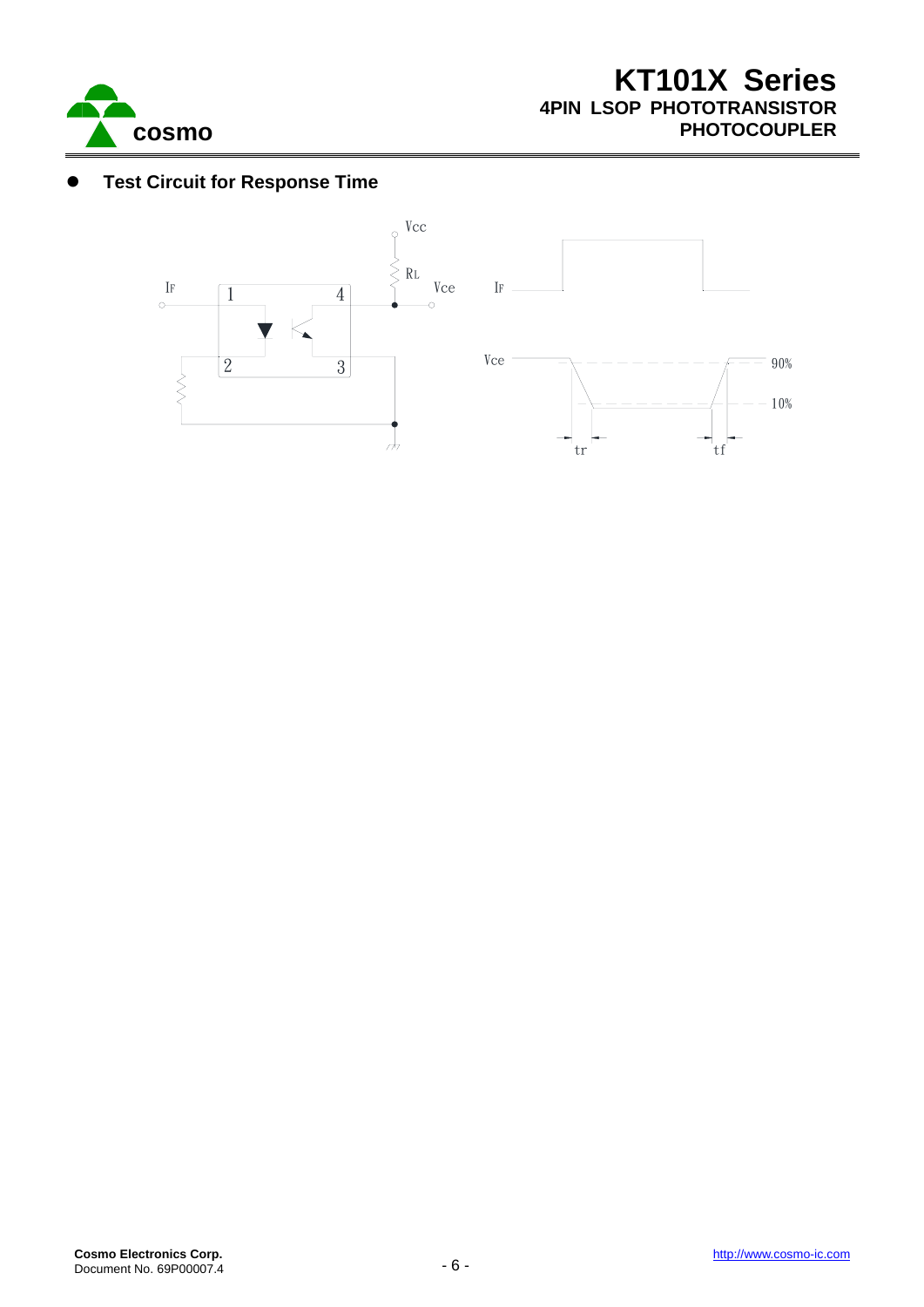

#### z **Recommended Soldering Conditions**

#### **(a) Infrared reflow soldering**:

Peak reflow soldering: Time of peak reflow temperature: Time of temperature higher than 230℃: Time to preheat temperature from 180~190℃: Time(s) of reflow: Flux: 260℃ or below (package surface temperature) 10 sec 30-60 sec 60-120 sec Two Rosin flux containing small amount of chlorine (The flux with a maximum chlorine content of 0.2 Wt% is

recommended.)

#### **Recommended Temperature Profile of Infrared Reflow**



#### **(b) Wave soldering**:

- Temperature:
- Time:
	-
- Preheating conditions:
- Time(s) of reflow:
- Flux:
- 260℃ or below (molten solder temperature)
- 10 seconds or less
	- 120℃ or below (package surface temperature)
	- One
- Rosin flux containing small amount of chlorine (The flux with a maximum chlorine content of 0.2 Wt% is recommended.)

#### **(c) Cautions**:

Fluxes: Avoid removing the residual flux with freon-based and chlorine-based cleaning solvent.

Avoid shorting between portion of frame and leads.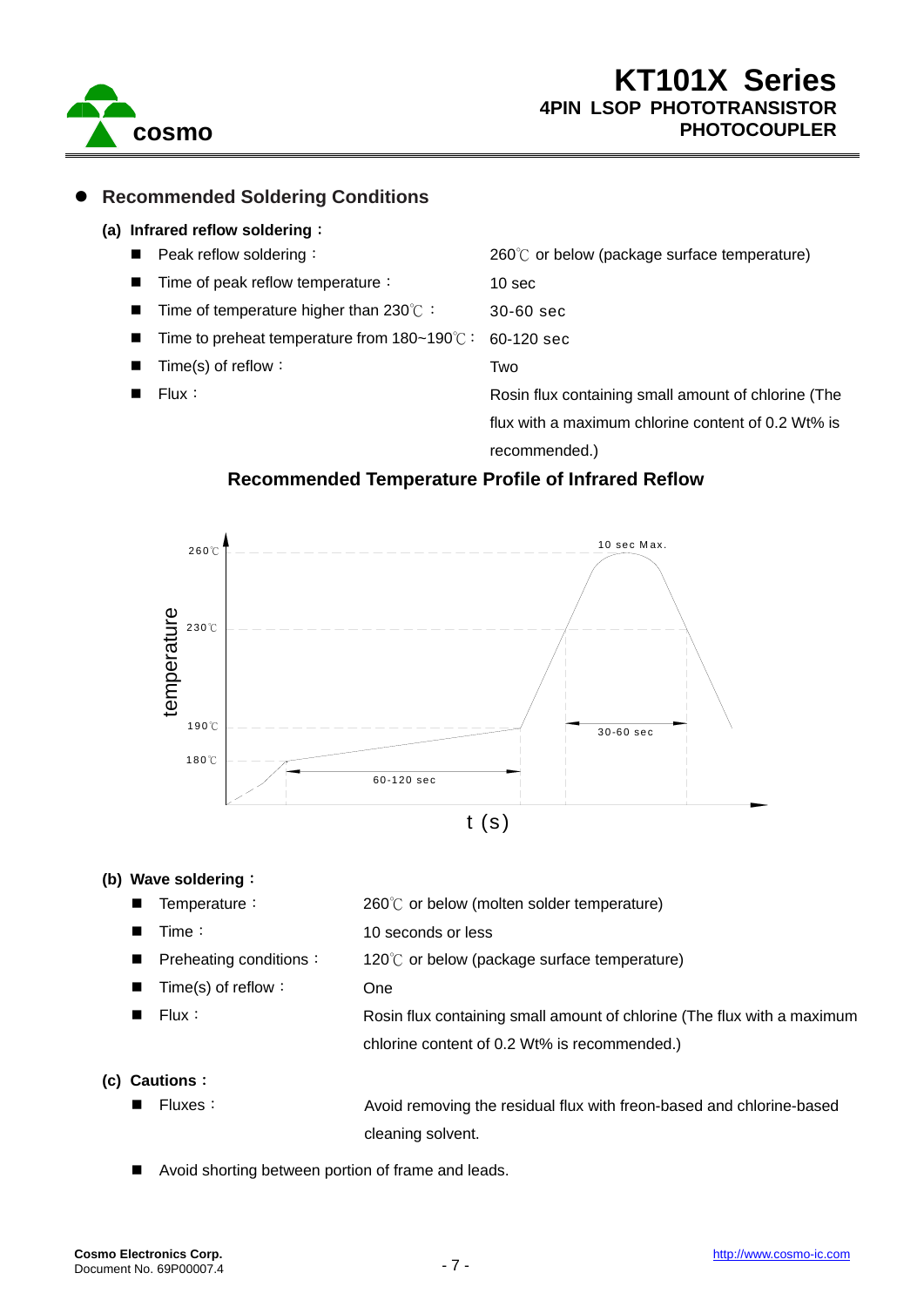

**Numbering System** 

# **KT101 Y (Z)**

#### **Notes:**

 $KT101 = Part No.$ 

- $Y = CTR$  rank option  $(5 \sim 10)$
- $Z =$  Tape and reel option (TLD  $\cdot$  TRU)

| <b>Option</b> | <b>Description</b>     | <b>Packing quantity</b> |  |
|---------------|------------------------|-------------------------|--|
| <b>TLD</b>    | TLD tape & reel option | 3000 units per reel     |  |
| TRU           | TRU tape & reel option | 3000 units per reel     |  |

## **Recommended Pad Layout for Surface Mount Lead Form**



Unit : mm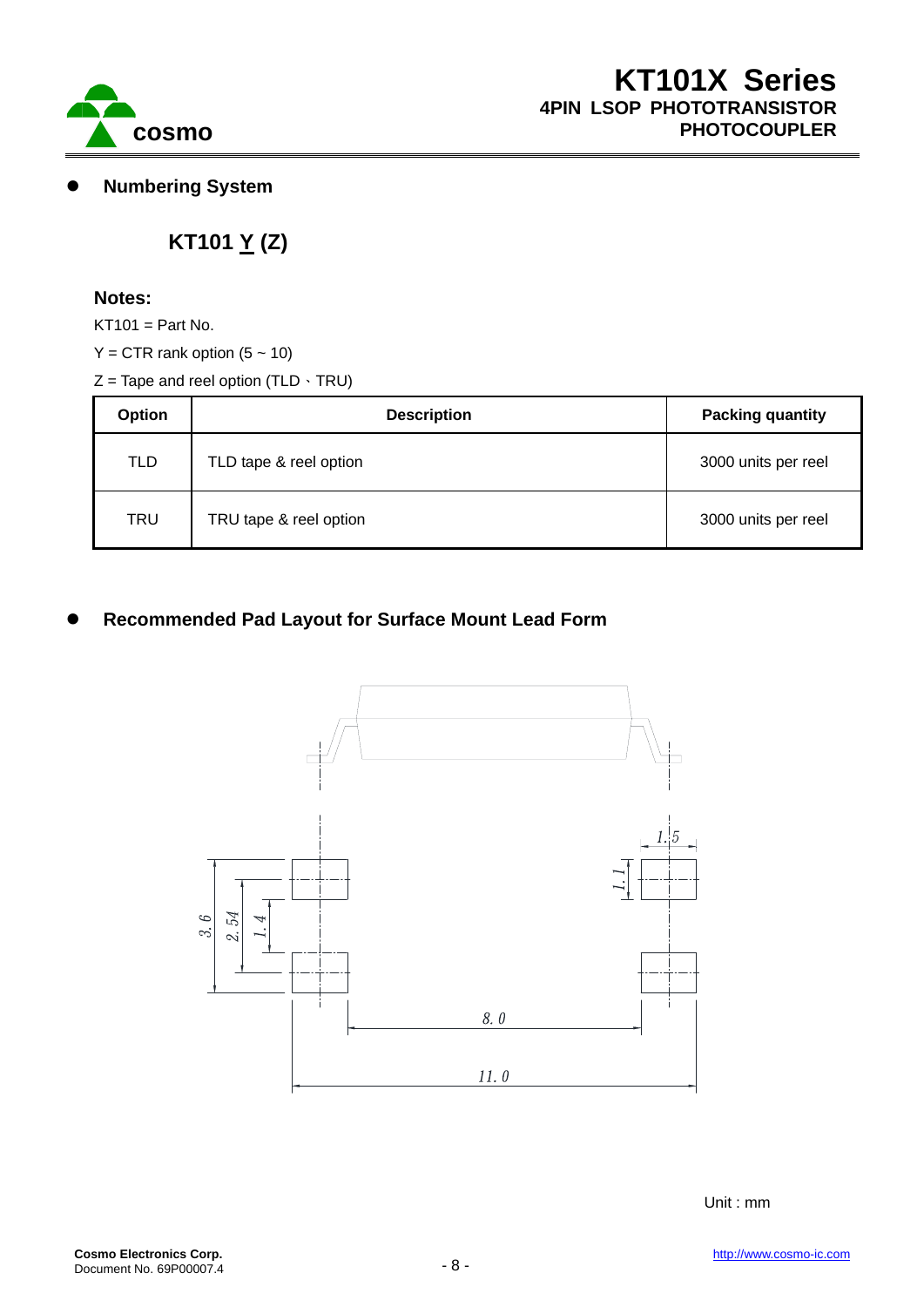

## z **4-pin LSOP Carrier Tape & Reel**